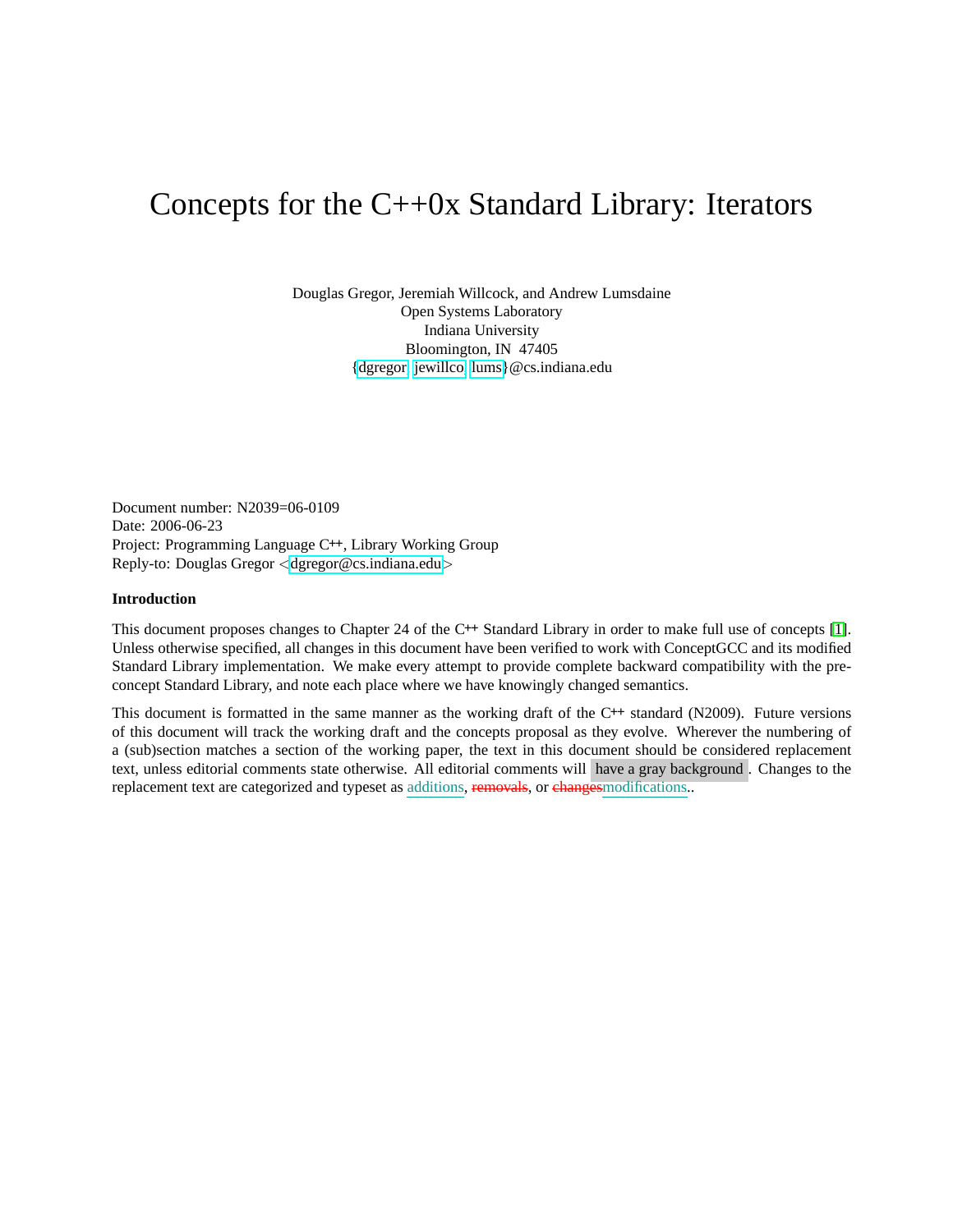# **Chapter 24 Iterators library [lib.iterators]**

2 The following subclauses describe iterator requirementsconcepts, and components for iterator primitives, predefined iterators, and stream iterators, as summarized in Table [1.](#page-1-0)

| Table 1. Refators horary summary |                       |  |
|----------------------------------|-----------------------|--|
| <b>Subclause</b>                 | Header(s)             |  |
| 24.1 Requirements                | <iterator></iterator> |  |
| 24.3 Iterator primitives         | <iterator></iterator> |  |
| ?? Predefined iterators          |                       |  |
| ?? Stream iterators              |                       |  |

<span id="page-1-0"></span>Table 1: Iterators library summary

# <span id="page-1-1"></span>**24.1 Iterator requirements [lib.iterator.requirements]**

1 Iterators are a generalization of pointers that allow a C**++** program to work with different data structures (containers) in a uniform manner. To be able to construct template algorithms that work correctly and efficiently on different types of data structures, the library formalizes not just the interfaces but also the semantics and complexity assumptions of iterators. All input iterators i support the expression \*i, resulting in a value of some class, enumeration, or built-in type T, called the *value type* of the iterator. All output iterators support the expression  $*$  =  $\circ$  where  $\circ$  is a value of some type that is in the set of types that are *writable* to the particular iterator type of i. All iterators i for which the expression  $(*i)$ .m is well-defined, support the expression  $i$ ->m with the same semantics as  $(*i)$ .m. For every iterator type X for which equality is defined, there is a corresponding signed integral type called the *difference type* of the iterator.

```
concept IteratorAssociatedTypes<typename X> {
  typename value_type = X::value_type;
  typename difference_type = X::difference_type;
  typename reference = X::reference;
  typename pointer = X::pointer;
};
```
- 2 Since iterators are an abstraction of pointers, their semantics is a generalization of most of the semantics of pointers in C**++**. This ensures that every function template that takes iterators works as well with regular pointers. This International Standard defines five categories of iteratorseight iterator concepts, according to the operations defined on them: *input iterators*, *output iterators*, *forward iterators*, mutable forward iterators, *bidirectional iterators*, mutable bidirectional iterators, *random access iterators*, and mutable random access iterators as shown in Table [2.](#page-2-0)
- 3 Forward iterators satisfy all the requirements of the input and output iterators and can be used whenever either kindan input iterator is specified. Mutable forward iterators satisfy all the requirements of forward and output iterators, an can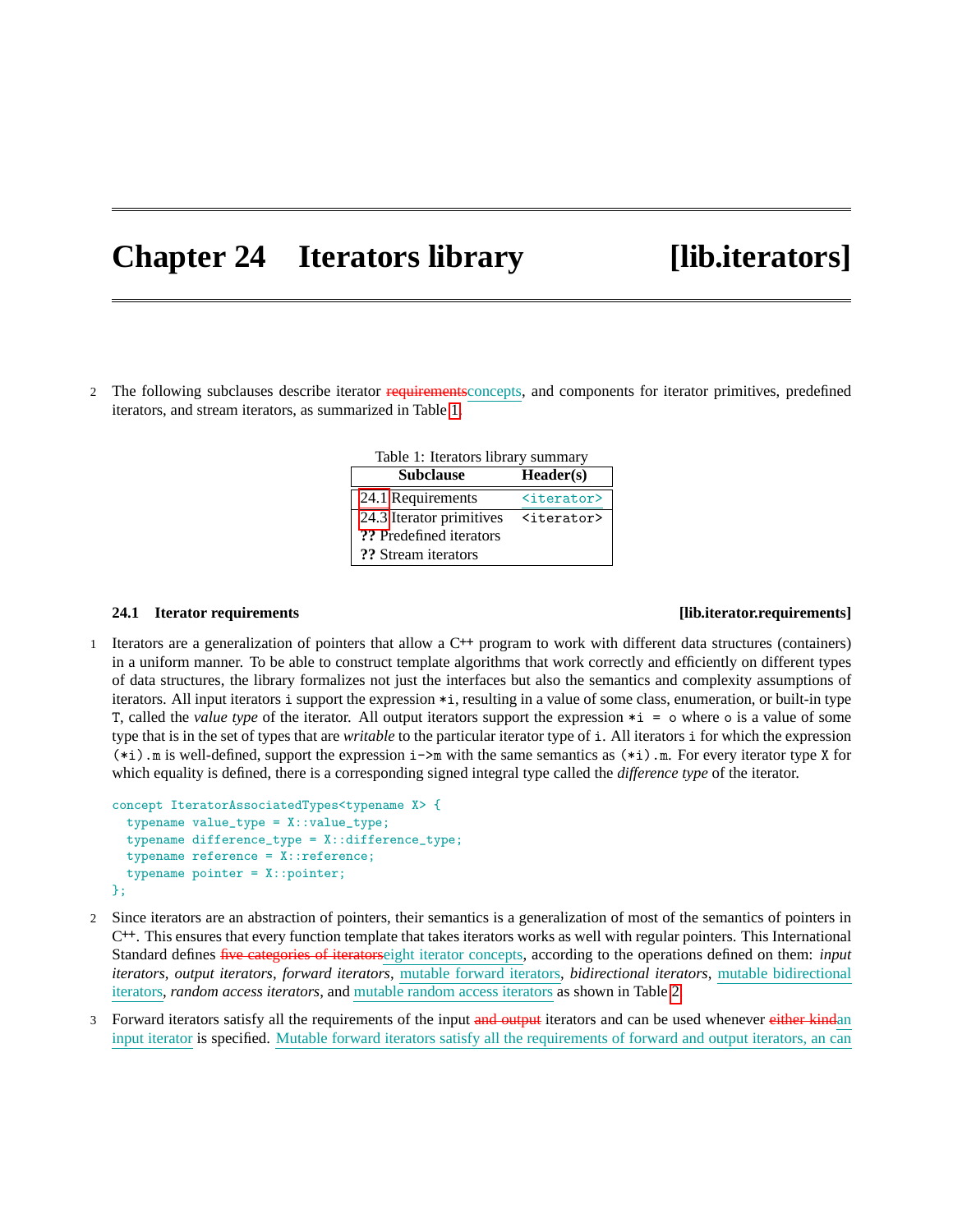<span id="page-2-0"></span>

| Table 2: Relations among iterator examples encodered Table 2: |                                                                                        |                       |                     |  |
|---------------------------------------------------------------|----------------------------------------------------------------------------------------|-----------------------|---------------------|--|
| <b>Random Access</b>                                          | $\rightarrow$ Bidirectional                                                            | $\rightarrow$ Forward | $\rightarrow$ Input |  |
|                                                               |                                                                                        |                       |                     |  |
| <b>Mutable Random Access</b>                                  | $\rightarrow$ Mutable Bidirectional $\rightarrow$ Mutable Forward $\rightarrow$ Output |                       |                     |  |

be used whenever either kind is specified. Bidirectional iterators also satisfy all the requirements of the forward iterators and can be used whenever a forward iterator is specified. Random access iterators also satisfy all the requirements of bidirectional iterators and can be used whenever a bidirectional iterator is specified.

- 4 Besides its category, a forward, bidirectional, or random access iterator can also be mutable or constant depending on whether the result of the expression \*i behaves as a reference or as a reference to a constant. Constant iterators do not satisfy the requirements for output iterators, and the result of the expression \*i (for constant iterator i) cannot be used in an expression where an Ivalue is required. The mutable variants of the forward, bidirectional, and random access iterator concepts satisfy the requirements for output iterators, and can be used wherever an output iterator is required. Non-mutable iterators are referred to as constant iterators.
- 5 Just as a regular pointer to an array guarantees that there is a pointer value pointing past the last element of the array, so for any iterator type there is an iterator value that points past the last element of a corresponding container. These values are called *past-the-end* values. Values of an iterator i for which the expression \*i is defined are called *dereferenceable*. The library never assumes that past-the-end values are dereferenceable. Iterators can also have singular values that are not associated with any container. [*Example:* After the declaration of an uninitialized pointer x (as with int\* x;), x must always be assumed to have a singular value of a pointer. *— end example* ] Results of most expressions are undefined for singular values; the only exceptions are destroying an iterator that holds a singular value and the assignment of a non-singular value to an iterator that holds a singular value. In this case the singular value is overwritten the same way as any other value. Dereferenceable values are always non-singular.
- 6 An iterator j is called *reachable* from an iterator i if and only if there is a finite sequence of applications of the expression  $++i$  that makes  $i == j$ . If j is reachable from i, they refer to the same container.
- 7 Most of the library's algorithmic templates that operate on data structures have interfaces that use ranges. A *range* is a pair of iterators that designate the beginning and end of the computation. A range  $[i, i)$  is an empty range; in general, a range  $[i, j)$  refers to the elements in the data structure starting with the one pointed to by i and up to but not including the one pointed to by j. Range  $[i, j)$  is valid if and only if j is reachable from i. The result of the application of functions in the library to invalid ranges is undefined.
- 8 All the categories of iteratorsiterator concepts require only those functions that are realizable for a given category in constant time (amortized). <del>Therefore, requirement tables for the iterators do not have a complexity column.</del>
- 9 Destruction of an iterator may invalidate pointers and references previously obtained from that iterator.
- 10 An *invalid* iterator is an iterator that may be singular.<sup>[1\)](#page-2-1)</sup>
- 11 In the following sections, a and b denote values of type const X, n denotes a value of the difference type Distance, u, tmp, and m denote identifiers, r denotes a value of X&, t denotes a value of value type T, o denotes a value of some type

<span id="page-2-1"></span> $<sup>1</sup>$ This definition applies to pointers, since pointers are iterators. The effect of dereferencing an iterator that has been invalidated is undefined.</sup>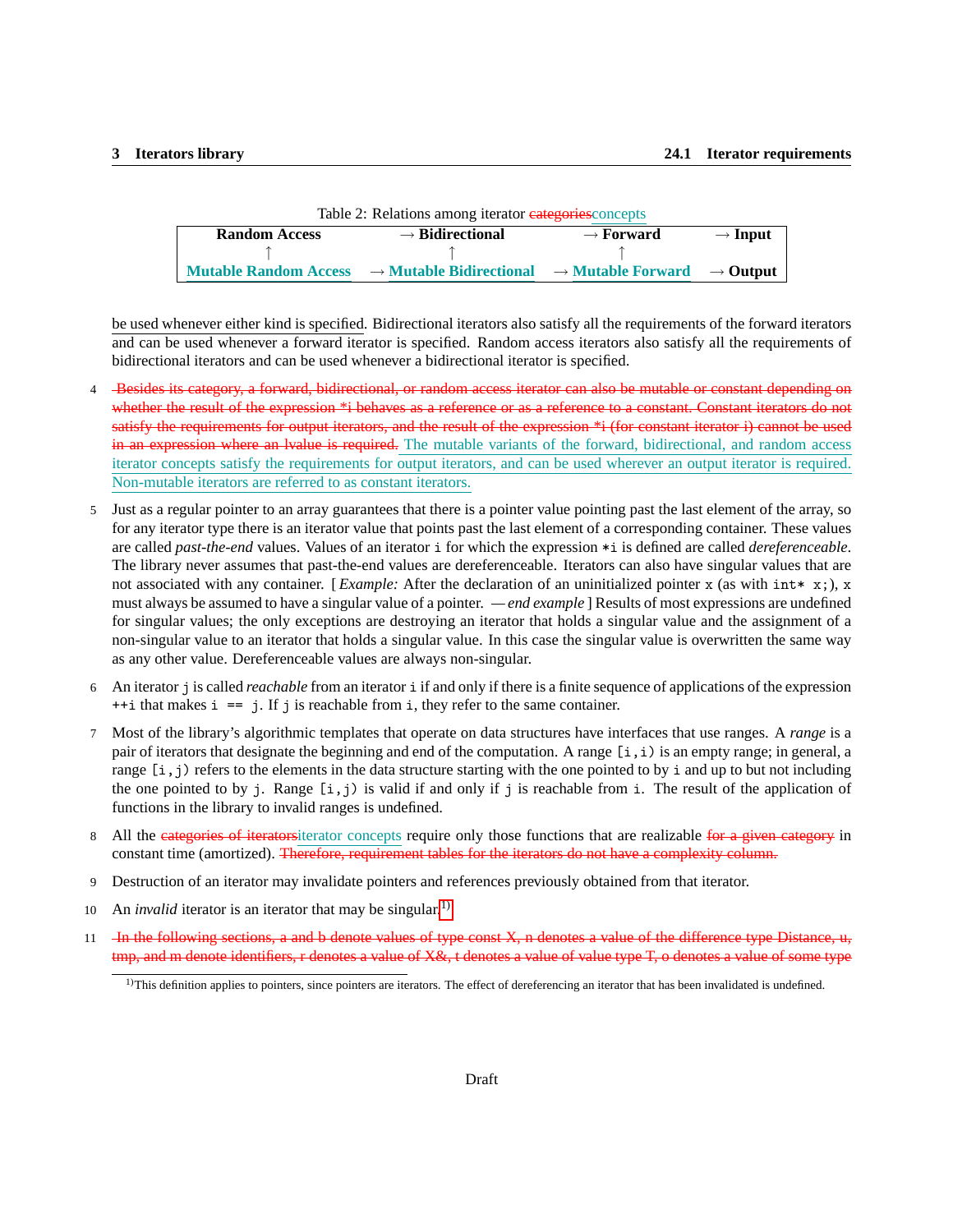that is writable to the output iterator.

## **24.1.1 Input iterators [lib.input.iterators]**

1 A class or a built-in type X satisfies the requirements of an input iterator for the value type T if the following expressions are valid, where U is the type of any specified member of type T, as shown in Table 89-it meets the syntactic and semantic requirements of the InputIterator concept.

```
concept InputIterator<typename X>
  : IteratorAssociatedTypes<X>, CopyConstructible<X>, EqualityComparable<X> {
  where Assignable<X> && SameType<Assignable<X>::result_type, X&>;
  where SignedIntegral<difference_type> &&
        Convertible<reference, value_type> &&
        Convertible<pointer, const value_type*>;
  typename postincrement_result;
  where Dereferenceable<postincrement_result> &&
        Convertible<Dereferenceable<postincrement_result>::reference, value_type>;
  pointer operator->(X);
 X& operator++(X&);
  postincrement_result operator++(X&, int);
 reference operator*(X);
 bool operator!=(X, X);};
```
2 In Table 89In the InputIterator concept, the term *the domain of* == is used in the ordinary mathematical sense to denote the set of values over which == is (required to be) defined. This set can change over time. Each algorithm places additional requirements on the domain of == for the iterator values it uses. These requirements can be inferred from the uses that algorithm makes of  $==$  and  $!=$ . [*Example:*the call  $find(a, b, x)$  is defined only if the value of a has the property *p* defined as follows: b has property *p* and a value i has property *p* if (\*i==x) or if (\*i!=x and ++i has property p). *— end example* ]

[[**Remove Table 89: Input iterator requirements**]]

3 [*Note:* For input iterators, a == b does not imply ++a == ++b. (Equality does not guarantee the substitution property or referential transparency.) Algorithms on input iterators should never attempt to pass through the same iterator twice. They should be *single pass* algorithms. Value type T is not required to be an Assignable type (23.1). These algorithms can be used with istreams as the source of the input data through the istream\_iterator class. *— end note* ]

reference operator\* $(X \ a)$ ;

- 4 *Requires:* a is dereferenceable.
- 5 *Remarks:* If b is a value of type X,  $a == b$  and  $(a, b)$  is in the domain of  $==$  then  $\ast a$  is equivalent to  $\ast b$ .

pointer operator->(X a);

6 *Requires:* (\*a ).m is well-defined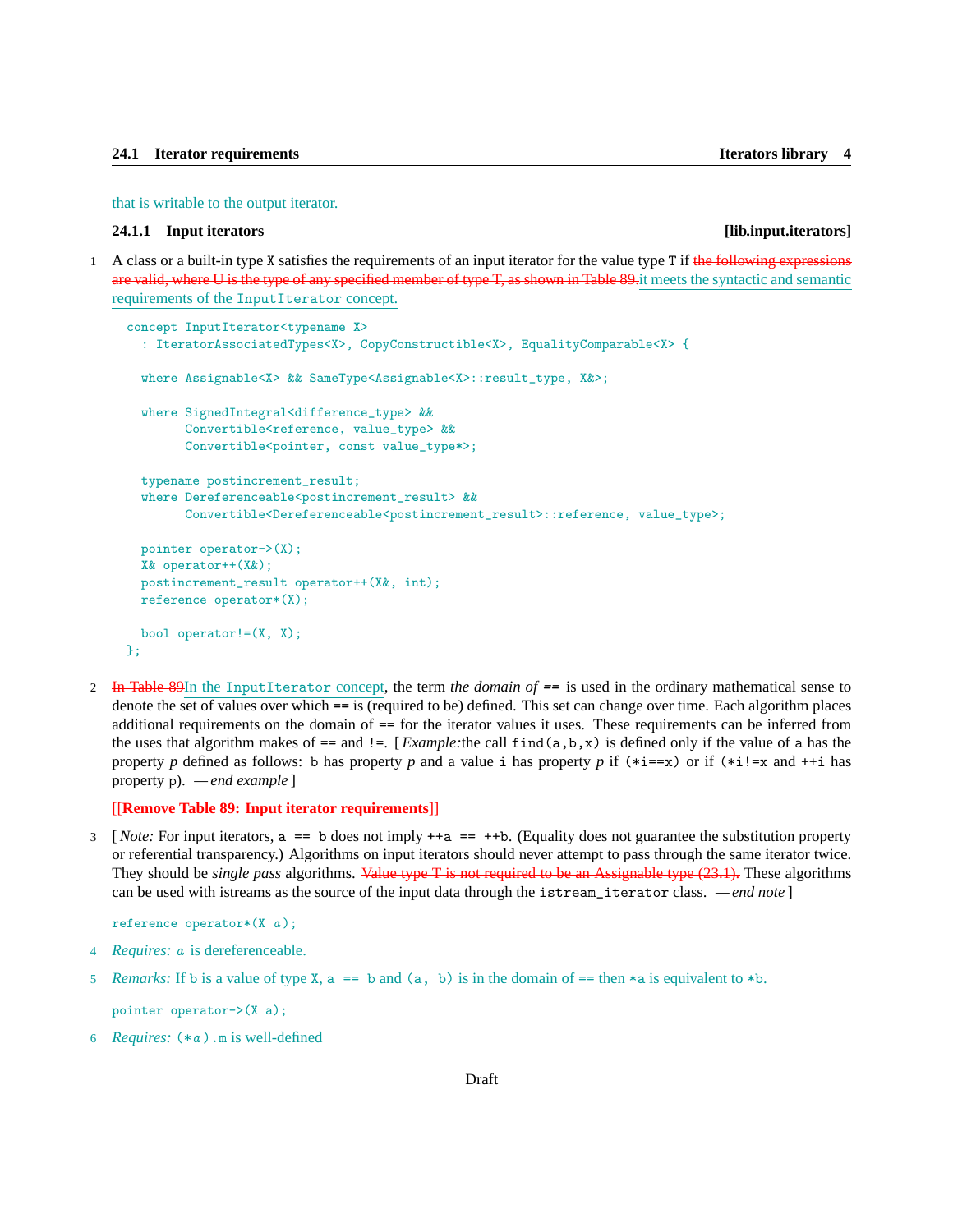```
Effects: Equivalent to (*a).m.
```
bool operator!= $(X \ a, X \ b)$ 

7 *Returns:* !(a == b )

1 A class or a built-in type X satisfies the requirements of an output iterator if  $X$  is a CopyConstructible (20.1.3) and Assignable type (23.1) and also the following expressions are valid, as shown in Table 90 meets the syntactic and semantic requirements of the OutputIterator or BasicOutputIterator concepts.

[[**Remove Table 90: Output iterator requirements**]]

- 2 [*Note:* The only valid use of an operator\* is on the left side of the assignment statement. *Assignment through the same value of the iterator happens only once.* Algorithms on output iterators should never attempt to pass through the same iterator twice. They should be *single pass* algorithms. Equality and inequality might not be defined. Algorithms that take output iterators can be used with ostreams as the destination for placing data through the ostream\_iterator class as well as with insert iterators and insert pointers. *— end note* ]
- 3 The OutputIterator concept describes an output iterator that may permit output of many different value types.

```
concept OutputIterator<typename X, typename Value> : CopyConstructible<X> {
     typename value_type = Value;
     typename reference = X::reference;
     where Assignable<X> && SameType<Assignable<X>::result_type, X&>;
     where SameType<value_type, Value> &&
           Assignable<reference, value_type>;
     typename postincrement_result;
     where Dereferenceable<postincrement_result&> &&
           Convertible<postincrement_result, const X&> &&
           Assignable<Dereferenceable<postincrement_result&>::reference,
                      value_type>;
     reference operator*(X&);
     X& operator++(X& r);
     postincrement_result operator++(X& r, int);
   };
   X& operator++(X& r);
4 Postcondition: &r == &++r
   postincrement_result operator++(X& r, int);
5 Effects: equivalent to
     \{ X \text{tmp} = r \}+<i>r</i>;return tmp; }
```
# **24.1.2 Output iterators [lib.output.iterators]**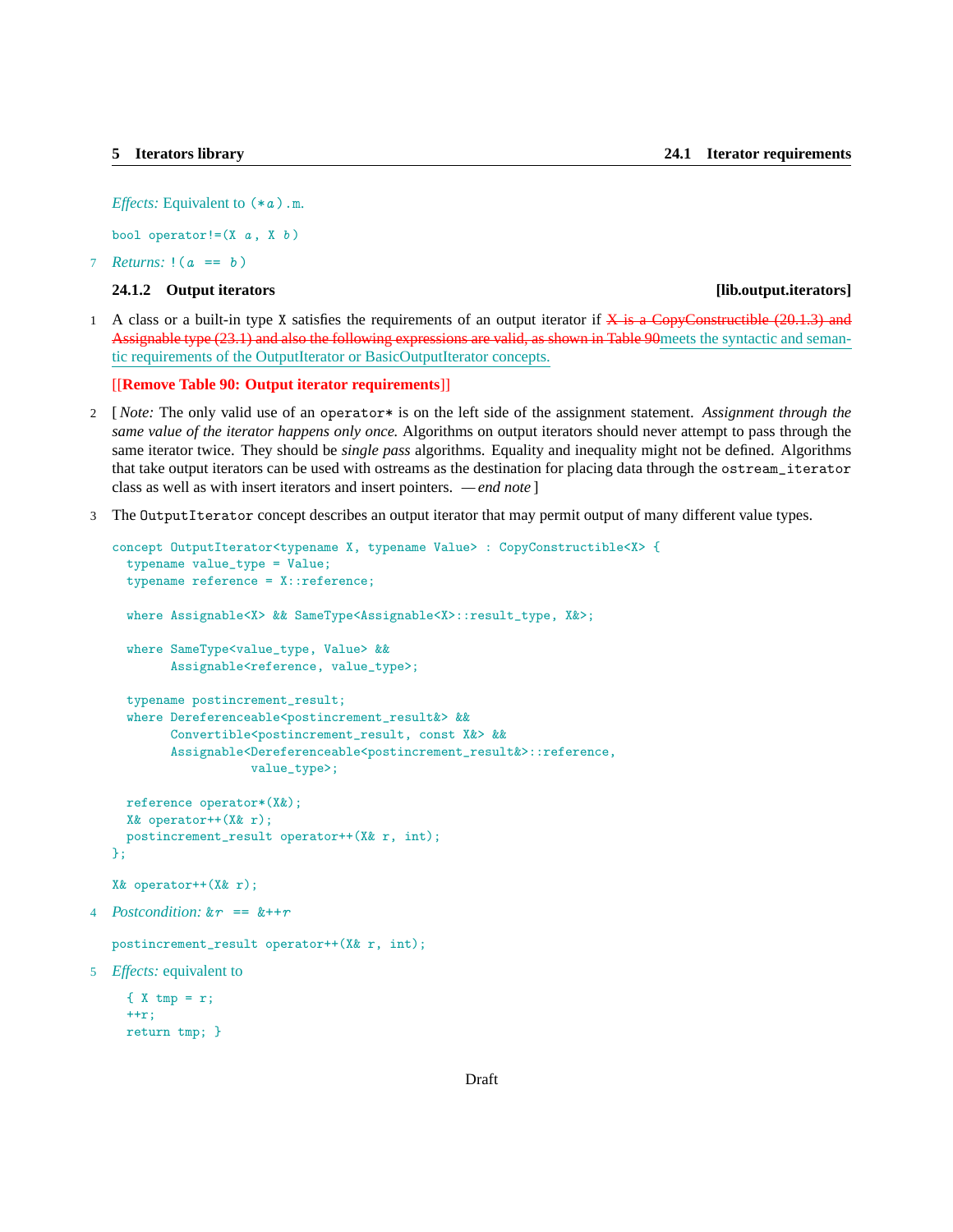6 The BasicOutputIterator concept describes an output iterator that has one, fixed value type. Unlike OutputIterator, BasicOutputIterator is a part of the iterator refinement hierarchy.

```
concept BasicOutputIterator<typename X>
     : IteratorAssociatedTypes<X>, CopyConstructible<X>
   {
     where Assignable<X> && SameType<Assignable<X>::result_type, X&>;
     where Assignable<reference, value_type>;
     typename postincrement_result = X;
     where Dereferenceable<postincrement_result&> &&
           Assignable<Dereferenceable<postincrement_result&>::reference,
                      value_type> &&
           Convertible<postincrement_result, const X&>;
     reference operator*(X&);
     X& operator++(X&);
     postincrement_result operator++(X&, int);
   };
   X& operator++(X& r);
7 Postcondition: &r == &++r
   postincrement_result operator++(X& r, int);
8 Effects: equivalent to
```

```
\{ X \text{tmp} = r \}+<i>r</i>;return tmp; }
```
9 Every BasicOutputIterator is an OutputIterator for value types Assignable to its value\_type.  $^{2)}$  $^{2)}$  $^{2)}$ 

ConceptGCC cannot type-check this concept map template at present, but anecdotal evidence and its use throughout the ConceptGCC standard library testsuite indicates that it is most likely correct.

```
template<BasicOutputIterator X, typename Value>
where Assignable<value_type, Value>
concept_map OutputIterator<X, Value> {
 typedef Value value_type;
 typedef X::reference reference;
 typedef X::postincrement_result postincrement_result;
};
```
# **24.1.3 Forward iterators [lib.forward.iterators]**

1 A class or a built-in type X satisfies the requirements of a forward iterator if the following expressions are valid, as

<span id="page-5-0"></span><sup>&</sup>lt;sup>2)</sup>This allows algorithms specified with OutputIterator (the less restrictive concept) to work with iterators that have concept maps for the more common BasicOutputIterator concept.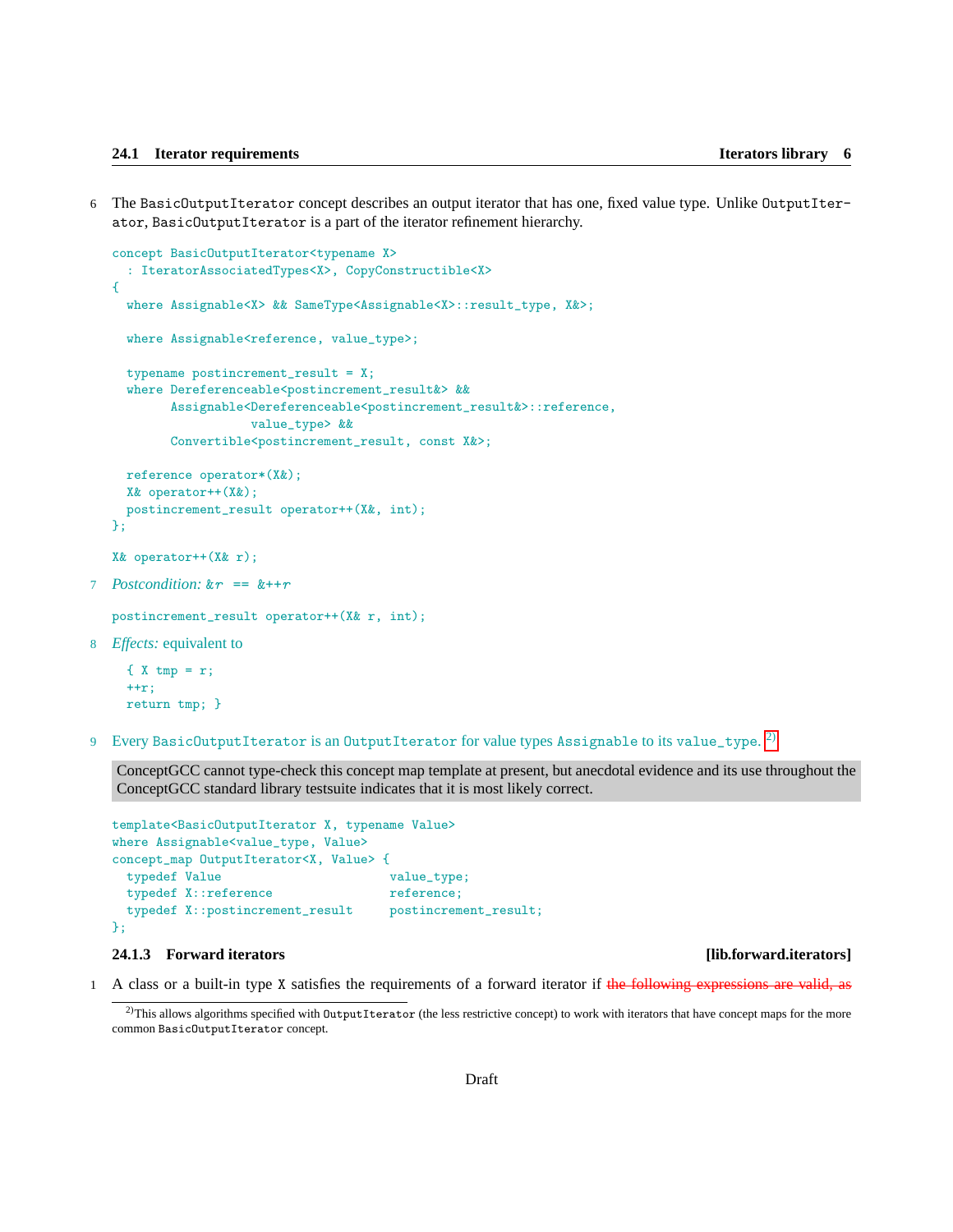shown in Table 91. it meets the syntactic and semantic requirements of the ForwardIterator or MutableForwardIterator concepts.

### [[**Remove Table 91: Forward iterator requirements.**]]

```
concept ForwardIterator<typename X> : InputIterator<X>, DefaultConstructible<X> {
 where Convertible<reference, const value_type&> &&
       Convertible<postincrement_result, const X&>;
};
concept MutableForwardIterator<typename X> : ForwardIterator<X>, BasicOutputIterator<X> {
  where SameType<reference, value_type&> && SameType<pointer, value_type*>;
```
};

The ForwardIterator concept here provides slightly weaker requirements on the reference and pointer types than the associated requirements table in C++98, because we only require convertibility to const value\_type& and const value\_type\* instead of exact type matches. This convertibility is crucial, because the MutableForwardIterator concept must be a refinement of the ForwardIterator concept. This refinement **does not work** if ForwardIterator says that reference is const value\_type& and then MutableForwardIterator changes that to say that reference is value\_type&.

2 [*Note:* The condition that a == b implies ++a == ++b (which is not true for input and output iterators) and the removal of the restrictions on the number of the assignments through the iterator (which applies to output iterators) allows the use of multi-pass one-directional algorithms with forward iterators. *— end note* ]

```
bool operator ==(X, X);
```
- 3 If a and b are equal, then either a and b are both dereferenceable or else neither is dereferenceable.
- 4 If a and b are both dereferenceable, then  $a == b$  if and only if  $*a$  and  $*b$  are the same object.

### **24.1.4 Bidirectional iterators [lib.bidirectional.iterators]**

1 A class or a built-in type X satisfies the requirements of a bidirectional iterator if , in addition to satisfying the requirements for forward iterators, the following expressions are valid as shown in Table 92-it meets the syntactic and semantic requirements of the BidirectionalIterator or MutableBidirectionalIterator concept.

### [[**Remove Table 92: Bidirectional iterator requirements.**]]

```
concept BidirectionalIterator<typename X> : ForwardIterator<X> {
 typename postdecrement_result;
  where Dereferenceable<postdecrement_result> &&
        Convertible<Dereferenceable<postdecrement_result>::reference,
                    value_type> &&
        Convertible<postdecrement_result, const X&>;
 X& operator--(X&);
 postdecrement_result operator--(X&, int);
};
concept MutableBidirectionalIterator<typename X>
  : BidirectionalIterator<X>, MutableForwardIterator<X> { };
```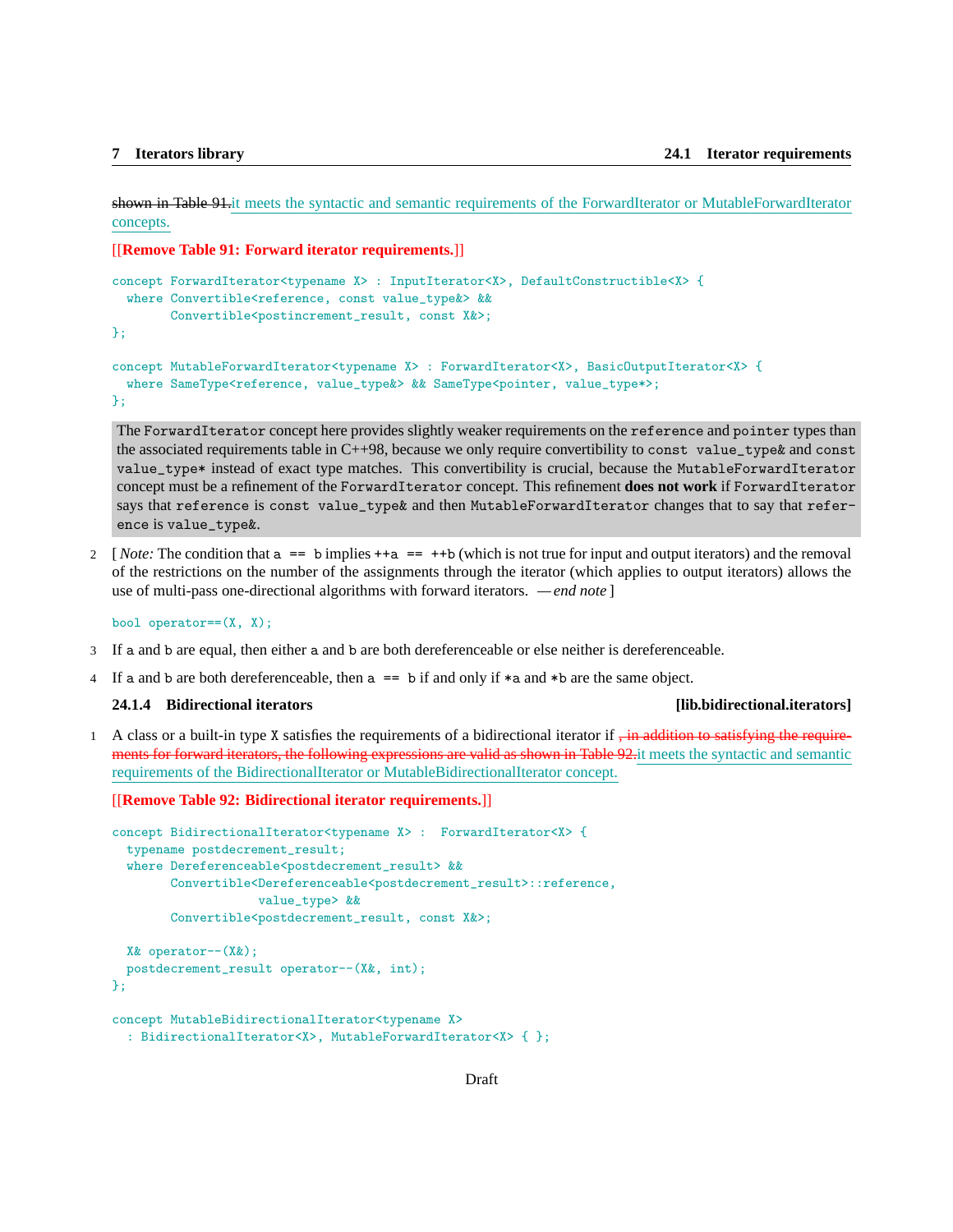2 [*Note:* Bidirectional iterators allow algorithms to move iterators backward as well as forward. *— end note* ]

X& operator--(X& r);

- 3 *Precondition:* there exists s such that r == ++s.
- 4 *Postcondition:* r is dereferenceable.
- 5 *Effects:*  $--(+r) = r$ .  $--r$  ==  $--s$  implies  $r$  == s.  $kr == &--r.$

postdecrement\_result operator--(X& r, int);

6 *Effects:* equivalent to

```
\{ X \text{tmp} = r;--r;return tmp; }
```
### **24.1.5 Random access iterators [lib.random.access.iterators]**

1 A class or a built-in type X satisfies the requirements of a random access iterator if  $\frac{1}{2}$  in addition to satisfying the requirements for bidirectional iterators, the following expressions are valid as shown in Table 93.it meets the syntactic and semantic requirements of the RandomAccessIterator or MutableRandomAccessIterator concept.

```
concept RandomAccessIterator<typename X> : BidirectionalIterator<X>, LessThanComparable<X> {
 X& operator+=(X&, difference_type);
 X operator+ (X, difference_type);
 X operator+ (difference_type, X);
 X& operator-=(X&, difference_type);
  X operator- (X, difference_type);
  difference_type operator-(X, X);
  reference operator[](X, difference_type);
 bool operator>=(X, X);
 bool operator>(X, X);
 bool operator<=(X, X);
\mathcal{H}:
concept MutableRandomAccessIterator<typename X>
```
: RandomAccessIterator<X>, MutableBidirectionalIterator<X> { };

[[**Remove Table 93: Random access iterator requirements.**]]

X& operator+=(X&, difference\_type);

2 *Effects:* equalivalent to

```
{ difference_type m = n;
 if (m \ge 0) while (m--) ++r;
 else while (m++) --r;
```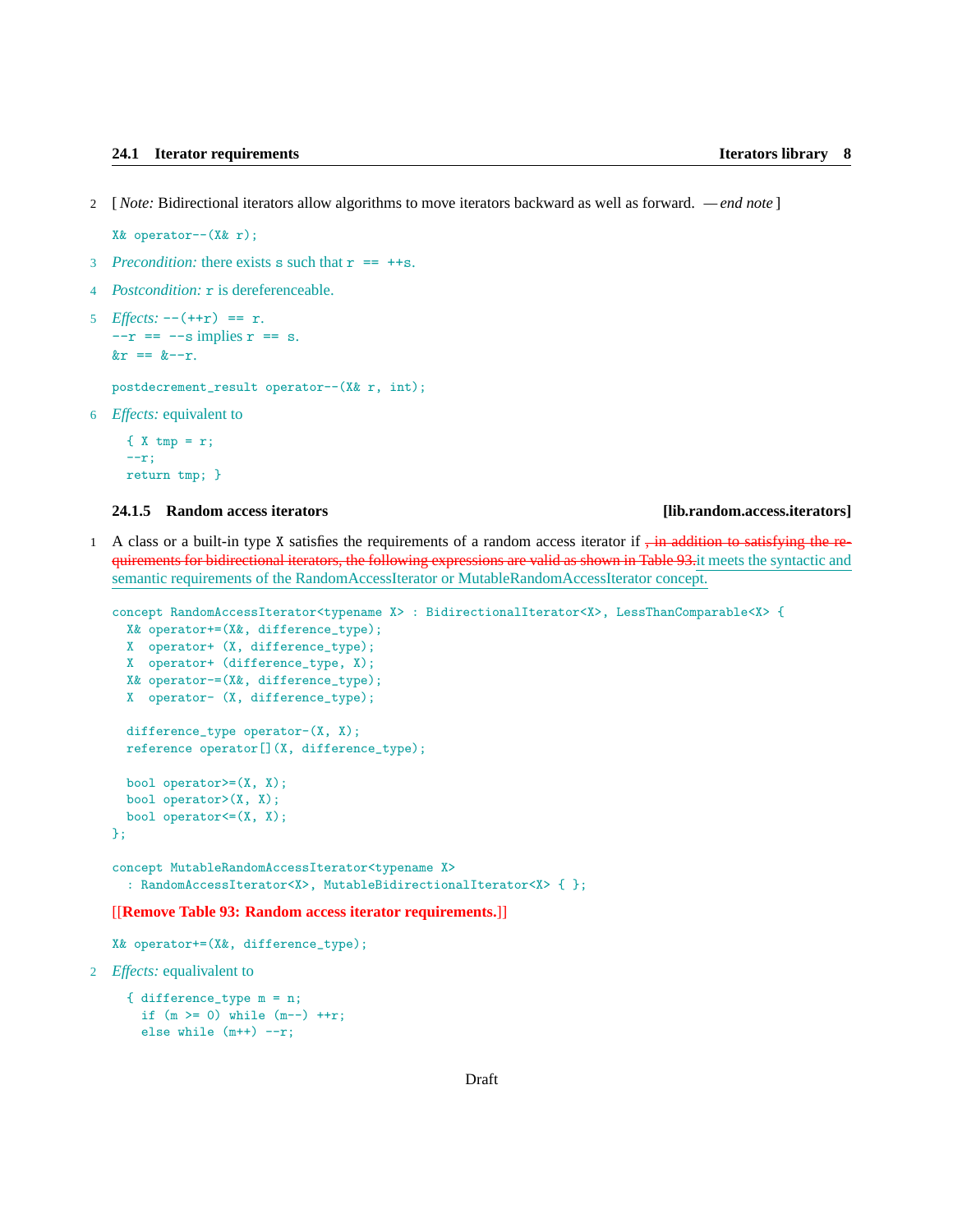```
return r; }
   X operator+(X a, difference_type n);
   X operator+(difference_type n, X a);
3 Effects: equivalent to
     \{ X \text{tmp} = a; \}return tmp += n; }
4 Postcondition: a + n == n + a
   X& operator-=(X& r, difference_type n);
5 Returns: r += -n
   X operator-(X, difference_type);
6 Effects: equivalent to
     \{ X \text{tmp} = a; \}return tmp -= n; }
   difference_type operator-(X a, X b);
7 Precondition: there exists a value n of difference_type such that a + n == b.
8 Effects: b == a + (b - a)
```

```
9 Returns: (a < b) ? distance(a,b) : -distance(b,a)
```

```
bool operator>(X, X);
```
- 10 *Effects:* > is a total ordering relation opposite to <.
- 11 Pointers are mutable random access iterators with the following concept map

```
namespace std {
  template<typename T> concept_map MutableRandomAccessIterator<T*> {
    typedef T value_type;
    typedef std::ptrdiff_t difference_type;
    typedef T& reference;
    typedef T* pointer;
 };
}
```
and pointers to const are random access iterators

```
namespace std {
  template<typename T> concept_map RandomAccessIterator<const T*> {
    typedef T value_type;
    typedef std::ptrdiff_t difference_type;
    typedef const T& reference;
    typedef const T* pointer;
```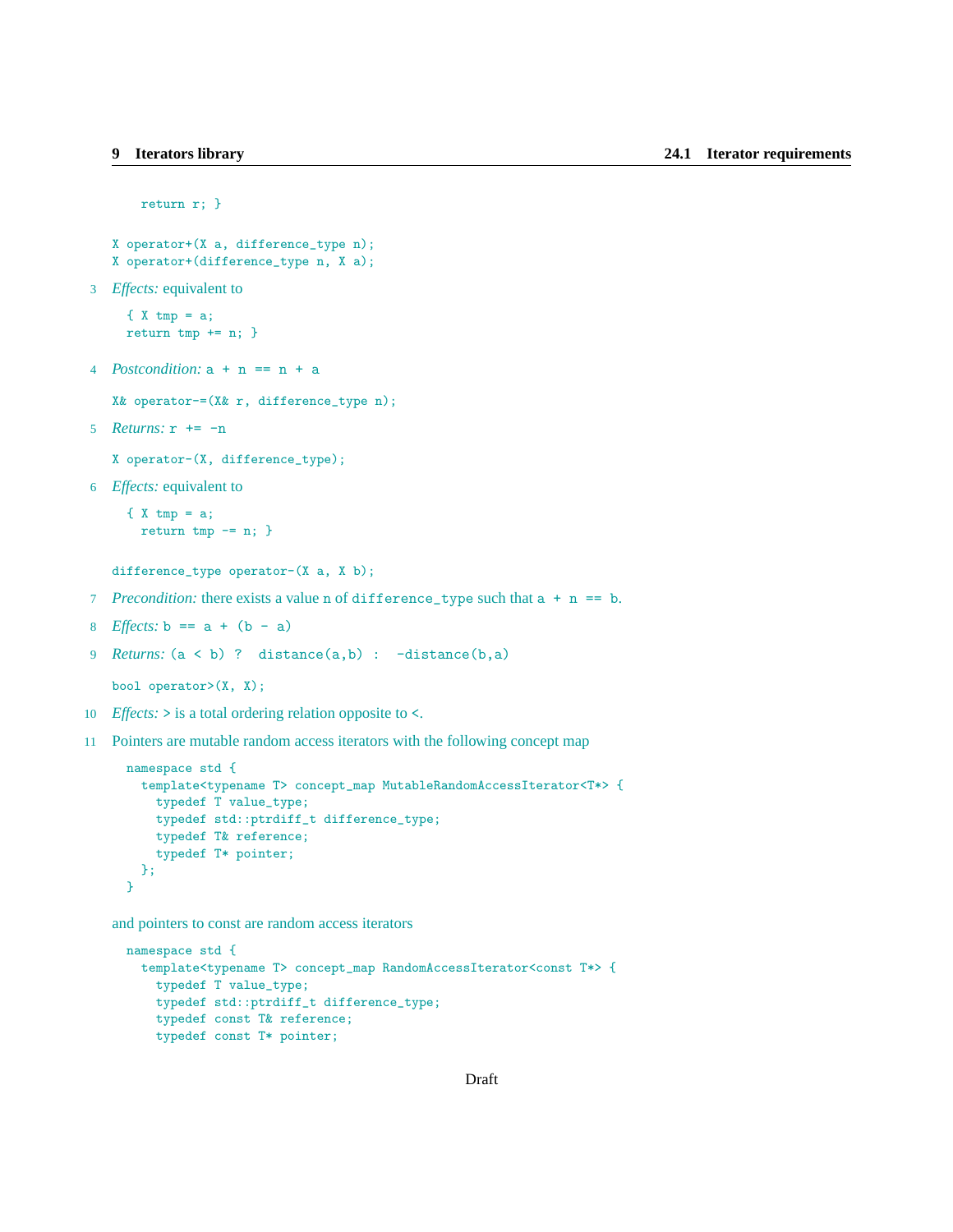```
};
}
```
12 *[Note:* If there is an additional pointer type  $\angle$  = far such that the difference of two  $\angle$  = far is of type long, an implementation may define

```
template<class T> concept_map RandomAccessIterator<T _ _ far*> {
  typedef long difference_type;
  typedef T value_type;
  typedef T_{ - -} far* pointer;
  typedef T __far& reference;
};
```
*— end note* ]

**24.2 Header** <iterator> **synopsis [lib.iterator.synopsis]**

Note: Update synopsis

<span id="page-9-0"></span>**24.3 Iterator primitives [lib.iterator.primitives]**

1 To simplify the task of defining iteratorsuse of iterators and provide backward compatibility with previous C++ Standard Libraries, the library provides several classes and functions:

# **24.3.1 Deprecated Iterator traits [lib.iterator.traits]**

1 To implement algorithms only in terms of iterators, it is often necessary to determine the value and difference types that correspond to a particular iterator type. Accordingly, it is required that ifIterator traits provide an auxiliary mechanism for accessing the associated types of an iterator. If Iterator is the type of an iterator, the types

```
iterator_traits<Iterator>::difference_type
iterator_traits<Iterator>::value_type
iterator_traits<Iterator>::iterator_category
```
shall be defined as the iterator's difference type, value type and iterator category (24.3.3), respectively. In addition, the types

```
iterator_traits<Iterator>::reference
iterator_traits<Iterator>::pointer
```
shall be defined as the iterator's reference and pointer types, that is, for an iterator object a, the same type as the type of \*a and a->, respectively. In the case of an output iterator, the types

```
iterator_traits<Iterator>::difference_type
iterator_traits<Iterator>::value_type
iterator_traits<Iterator>::reference
iterator_traits<Iterator>::pointer
```
may be defined as void.

2 The template iterator\_traits<Iterator> is defined as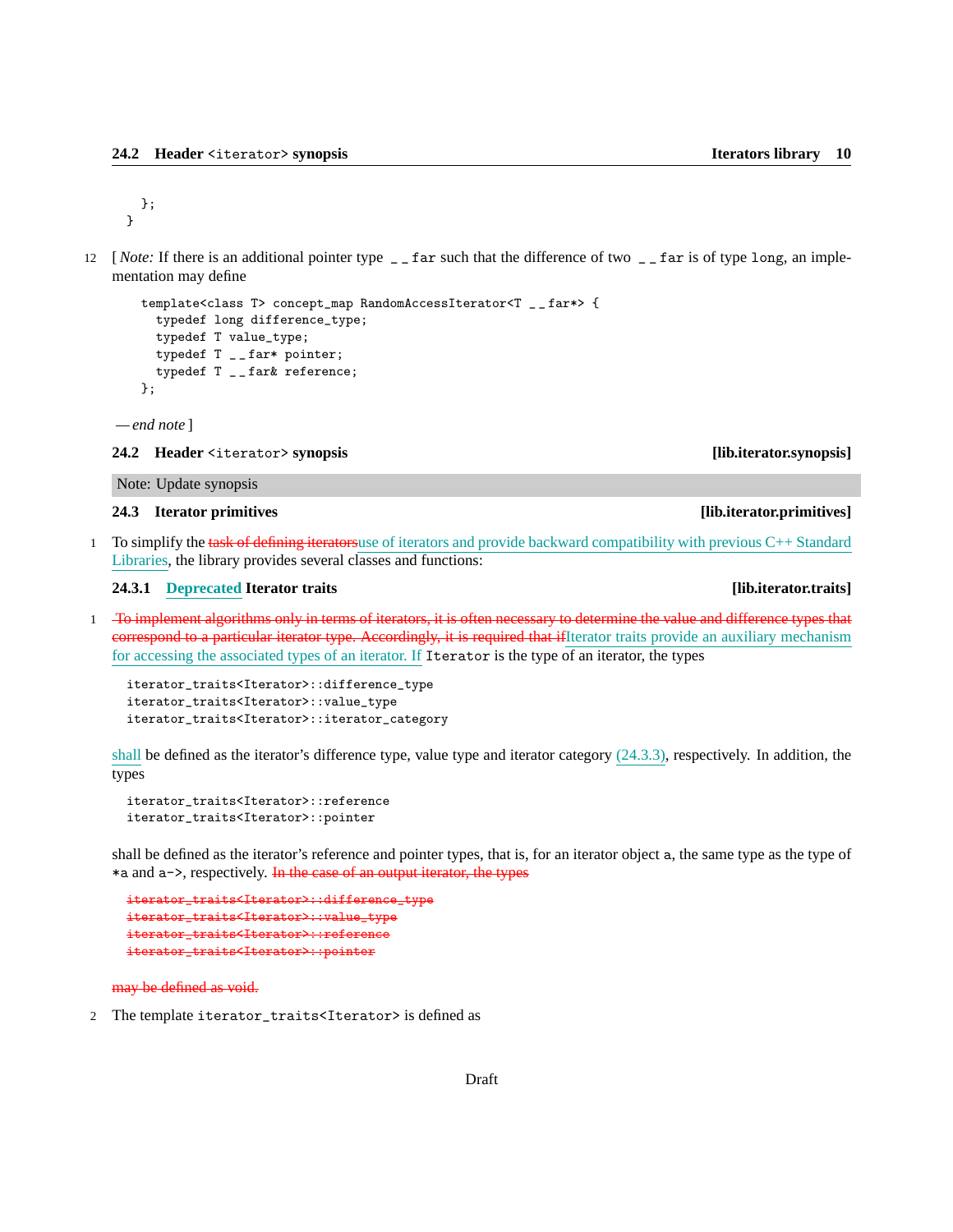```
namespace std {
  template<class Iterator> struct iterator_traits {
    typedef typename Iterator::difference_type difference_type;
    typedef typename Iterator::value_type value_type;
    typedef typename Iterator::pointer pointer;
    typedef typename Iterator::reference reference;
    typedef typename Iterator::iterator_category iterator_category;
 };
}
```
3 It is may be specialized for pointers  $3)$  as

```
namespace std {
  template<class T> struct iterator_traits<T*> {
    typedef ptrdiff_t difference_type;
    typedef T value_type;
    typedef T* pointer;
    typedef T& reference;
    typedef random_access_iterator_tag iterator_category;
 };
}
```
and for pointers to const as

```
namespace std {
 template<class T> struct iterator_traits<const T*> {
    typedef ptrdiff_t difference_type;
    typedef T value_type;
    typedef const T* pointer;
    typedef const T& reference;
    typedef random_access_iterator_tag iterator_category;
 };
}
```
4 [*Note:* If there is an additional pointer type  $\overline{\phantom{a}}$  = far such that the difference of two  $\overline{\phantom{a}}$  = far is of type long, an implementation may define

```
template<class T> struct iterator_traits<T _ _ far*> {
  typedef long difference_type;
  typedef T value_type;
  typedef T_{-} far* pointer;
  typedef T __far& reference;
  typedef random_access_iterator_tag iterator_category;
};
```

```
— end note ]
```
5 [ *Example:* To implement a generic reverse function, a C**++** program can do the following:

<span id="page-10-0"></span><sup>&</sup>lt;sup>3)</sup>These specializations are redundant, because concept maps for pointers are provided for the corresponding iterator concepts. These concept maps will be used with the concept-based partial specializations of iterator\_traits.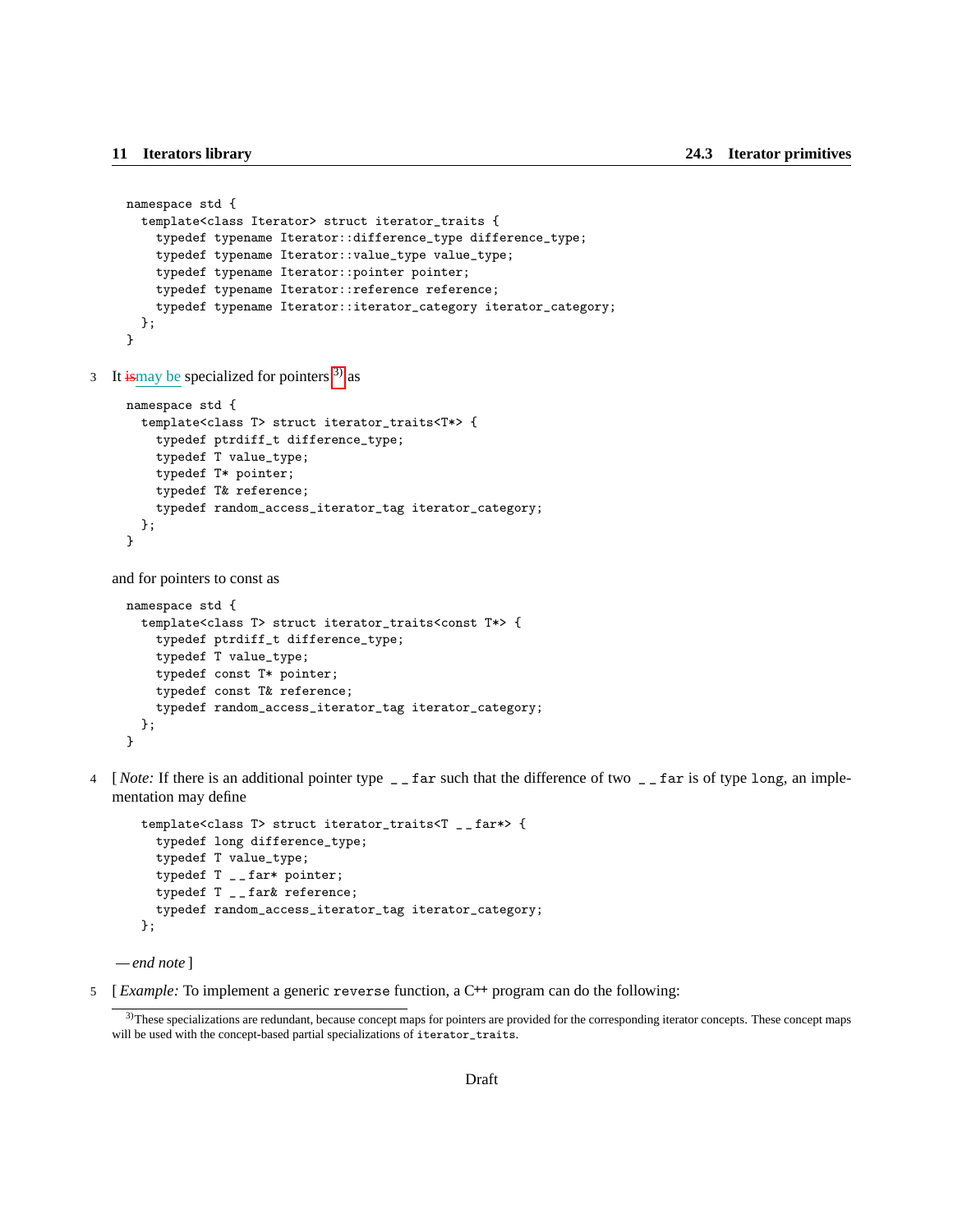### **24.3 Iterator primitives Contract and Security Contract and Security Contract and Security Contract and Security Contract and Security Contract and Security Contract and Security Contract and Security Contract and Securit**

```
template <class BidirectionalIterator>
void reverse(BidirectionalIterator first, BidirectionalIterator last) {
   typename iterator_traits<BidirectionalIterator>::difference_type n =
         distance(first, last);
   --n;
   while(n > 0) {
       typename iterator_traits<BidirectionalIterator>::value_type
               tmp = *first;
       *first++ = *--last;*last = tmp;n -= 2;
  }
}
```

```
— end example ]
```
6 iterator\_traits is specialized for any type Iterator for which there is a concept map for any of the iterator concepts  $(24.1).<sup>4</sup>$  $(24.1).<sup>4</sup>$ 

```
template<InputIterator Iterator> struct iterator_traits<Iterator> {
 typedef Iterator::difference_type difference_type;
 typedef Iterator::value_type value_type;
 typedef Iterator::pointer pointer;
 typedef Iterator::reference reference;
 typedef input_iterator_tag iterator_category;
\}:
template<BasicOutputIterator Iterator> struct iterator_traits<Iterator> {
 typedef Iterator::difference_type difference_type;
 typedef Iterator::value_type value_type;
 typedef Iterator::pointer
 typedef Iterator::reference reference;
 typedef output_iterator_tag iterator_category;
};
template<ForwardIterator Iterator> struct iterator_traits<Iterator> {
 typedef Iterator::difference_type difference_type;
 typedef Iterator::value_type value_type;
 typedef Iterator::pointer pointer;
 typedef Iterator::reference reference;
 typedef forward_iterator_tag iterator_category;
};
template<BidirectionalIterator Iterator> struct iterator_traits<Iterator> {
 typedef Iterator::difference_type difference_type;<br>typedef Iterator::value_type value_type;
 typedef Iterator::value_type
 typedef Iterator::pointer pointer;
 typedef Iterator::reference reference;
```
<span id="page-11-0"></span><sup>&</sup>lt;sup>4)</sup>These specializations permit forward compatibility of iterators, allowing those iterators that provide only concept maps to be used through iterator traits.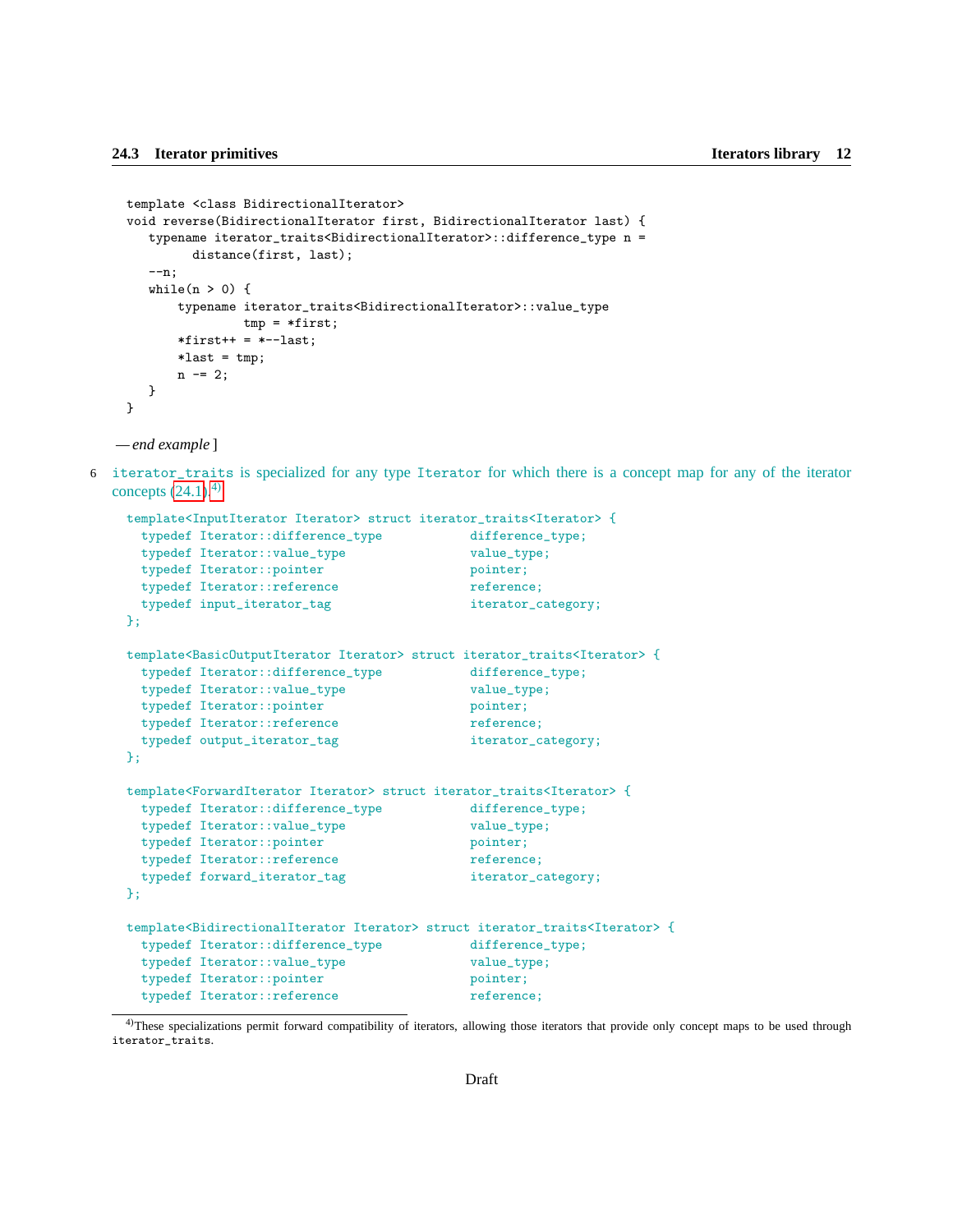```
typedef bidirectional_iterator_tag iterator_category;
};
template<RandomAccessIterator Iterator> struct iterator_traits<Iterator> {
 typedef Iterator::difference_type difference_type;
 typedef Iterator::value_type value_type;
 typedef Iterator::pointer pointer;
 typedef Iterator::reference reference;
 typedef random_access_iterator_iterator_tag iterator_category;
};
```
Note that we cannot support types that only have concept maps for OutputIterator, because we only have the iterator type (no value type). This is a (probably minor) problem for forward compatibility.

ConceptGCC does not yet have these forward-compatibility specializations.

# **24.3.2 Deprecated Basic iterator [lib.iterator.basic]**

We deprecated the basic iterator template because it isn't really the right way to specify iterators any more. Even when using this template, users should write concept maps so that (1) their iterators will work when iterator\_traits and the backward-compatibility models go away, and (2) so that their iterators will be checked against the iterator concepts as early as possible.

1 The iterator template may be used as a base class to ease the definition of required types for new iterators.

```
namespace std {
  template<class Category, class T, class Distance = ptrdiff_t,
          class Pointer = T*, class Reference = T&>
  struct iterator {
       typedef T value_type;
       typedef Distance difference_type;
       typedef Pointer pointer;
       typedef Reference reference;
       typedef Category iterator_category;
 };
}
```
## **24.3.3 StandardDeprecated iterator tags [lib.std.iterator.tags]**

1 It is often desirable for a function template specialization to find out what is the most specific category of its iterator argument, so that the function can select the most efficient algorithm at compile time. To facilitate this, theThe library introduces *category tag* classes which are used as compile time tags for algorithm selection.to distinguish the different iterator concepts when using the iterator\_traits mechanism. They are: input\_iterator\_tag, output\_iterator\_tag, forward\_iterator\_tag, bidirectional\_iterator\_tag and random\_access\_iterator\_tag. For every iterator of type Iterator, iterator\_traits<Iterator>::iterator\_category shall be defined to be the most specific category tag that describes the iterator's behavior.

```
namespace std {
  struct input_iterator_tag {};
  struct output_iterator_tag {};
```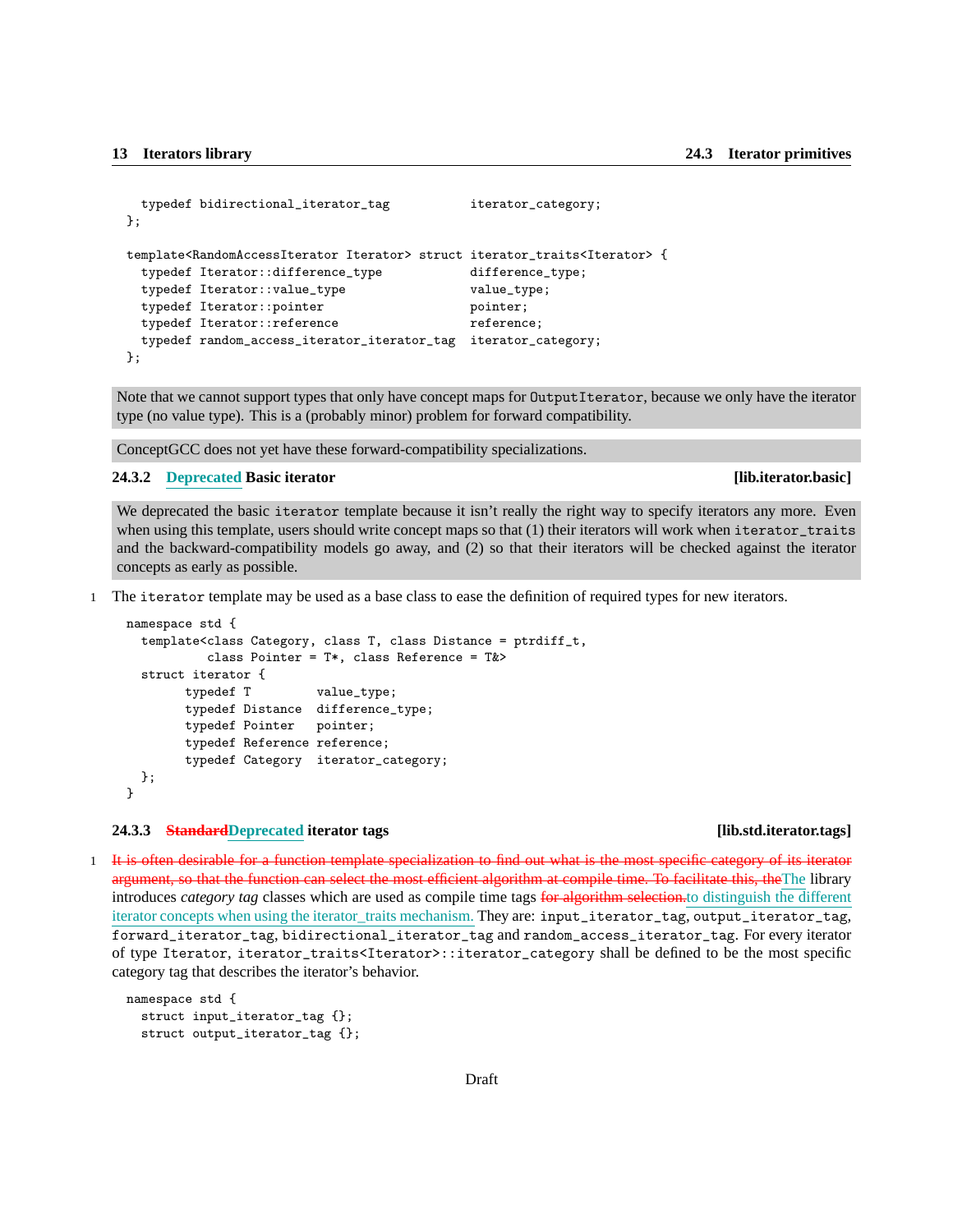```
struct forward_iterator_tag: public input_iterator_tag {};
struct bidirectional_iterator_tag: public forward_iterator_tag {};
struct random_access_iterator_tag: public bidirectional_iterator_tag {};
```
2 [[**Remove this paragram: It gives an example using** iterator\_traits**, which we no longer encourage.**]]

### **24.3.4 Iterator operations [lib.iterator.operations]**

 $\mathbf{I}$ 

1 Since only random access iterators provide + and - operators, the library provides two function templates advance and distance. These function templates use + and - for random access iterators (and are, therefore, constant time for them); for input, forward and bidirectional iterators they use ++ to provide linear time implementations.

```
template <InputIterator Iter>
  void advance(Iter& i, Iter::difference_type n);
template <BidirectionalIterator Iter>
  void advance(Iter& i, Iter::difference_type n);
template <RandomAccessIterator Iter>
 void advance(Iter& i, Iter::difference_type n);
```
We have made a minor change to the declaration of advance. In the existing standard, it has a second template parameter, Distance, which is the type of n. We have eliminated this parameter and instead used the difference\_type iterator. This is clearly what was intended, but it may break backward compatibility in certain, very limited cases.

- 2 *Requires:* n may be negative only for random access and bidirectional iterators.
- 3 *Effects:* Increments (or decrements for negative n) iterator reference i by n.

```
template<InputIterator Iter>
   Iter::difference_type
       distance(Iter first, Iter last);
template<RandomAccessIterator Iter>
   Iter::difference_type
       distance(Iter first, Iter last);
```
- 4 *Effects:* Returns the number of increments or decrements needed to get from first to last.
- 5 *Requires:* last shall be reachable from first.

### **24.3.5 Iterator backward compatibility [lib.iterator.backward]**

- 1 The library provides concept maps that allow iterators specified with iterator\_traits to interoperate with algorithms that require iterator concepts.
- 2 The associated types difference\_type, value\_type, pointer and reference are given the same values as their counterparts in iterator\_traits.
- 3 These concept maps shall only be defined when the iterator\_traits specialization contains the nested types difference\_type, value\_type, pointer, reference and iterator\_category.

[*Example:* The following example is well-formed. The backward-compatbility concept map for InputIterator does not match because iterator\_traits<int> fails to provide the required nested types.